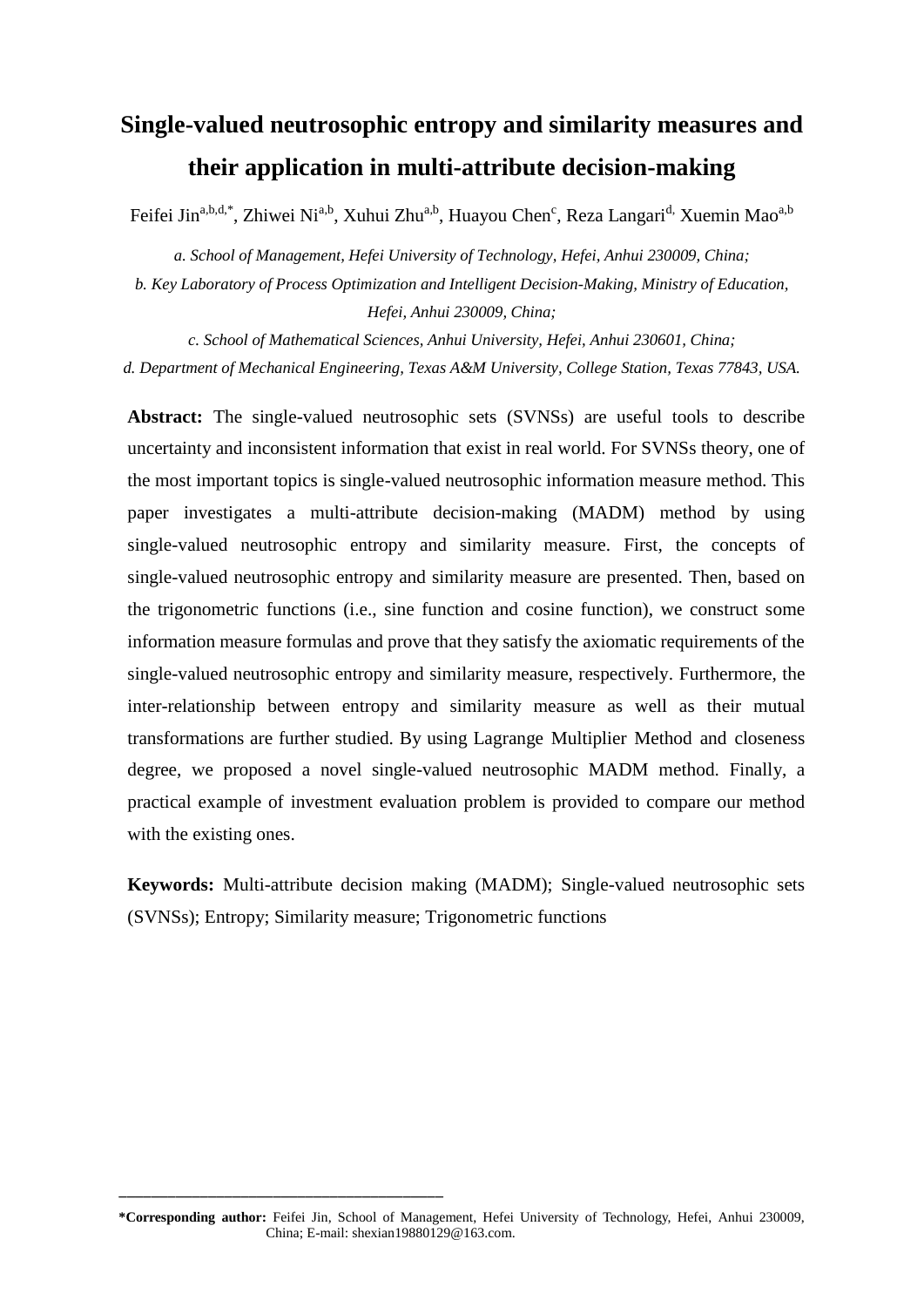# **1. Introduction**

As the ambiguity and uncertainty of attribute in MADM problems, the evaluation values cannot be described by crisp numbers, and it can be expressed by fuzzy value expression in more suitable occasions, such as fuzzy sets (FSs) [1], Pythagorean fuzzy sets (PFSs) [2,3], intuitionistic fuzzy sets (IFSs) [4-7], interval-valued intuitionistic fuzzy sets (IVIFSs) [8-10]. However, IFSs and IVIFSs can't handle inconsistent information and indeterminate information. Therefore, from philosophical point of view, Smarandache [11,12] originally introduced the generalization concept of traditional IFSs, called neutrosophic sets (NSs). The NSs simultaneously take into account the truth membership, the indeterminacy membership and the falsity membership, and they are independent. In order to facilitate practical application, the notion of SVNS [13] was presented, which is a subclass of NSs.

As two important research topics in the MADM theory, entropy and similarity measure have been studied by some researchers [14-16]. In order to measure the fuzziness of decision-making information, Zadeh [17] first defined the concept of fuzzy entropy. Luca and Termini [18] presented the axioms with which the fuzzy entropy should comply, and more formally defined the entropy of a FS. With the help of the ratio for intuitionistic fuzzy cardinalities, Szmidt and Kacprzyk [19] introduced several axiomatic requirements of intuitionistic fuzzy information entropy measure, and then they also constructed a non-probabilistic-type entropy measure under the intuitionistic fuzzy information environment. For the MADM problems, Ye [20] constructed two interval-valued intuitionistic fuzzy entropy measures, and then determined the attribute weights by using entropy weighted model. Based on the continuous ordered weighted averaging operator, Jin et al. [21] proposed a new entropy for IVIFSs, called interval-valued intuitionistic fuzzy continuous weighted entropy, and then an interval-valued intuitionistic fuzzy MADM method is investigated. Similarity measure is mainly used to measure the discrimination information. The concept of similarity measure for FSs was introduced by Liu [22]. Beliakov et al. [23] constructed a series of similarity measures for IFSs, and developed a new approach for intuitionistic fuzzy MADM problems. Based on cotangent function, Ye [24] proposed two cotangent similarity measures for SVNSs. In order to obtain the ranking order of the alternatives, Ye [25] also proposed three vector similarity measures for SVNSs by utilizing Jaccard, Dice, and cosine similarity measures in vector space. With respect to the drawbacks of similarity measure [25], Ye [26] constructed the modified cosine similarity measures for SVNSs to deal with single-valued neutrosophic MADM model, and applied to medical diagnosis problems.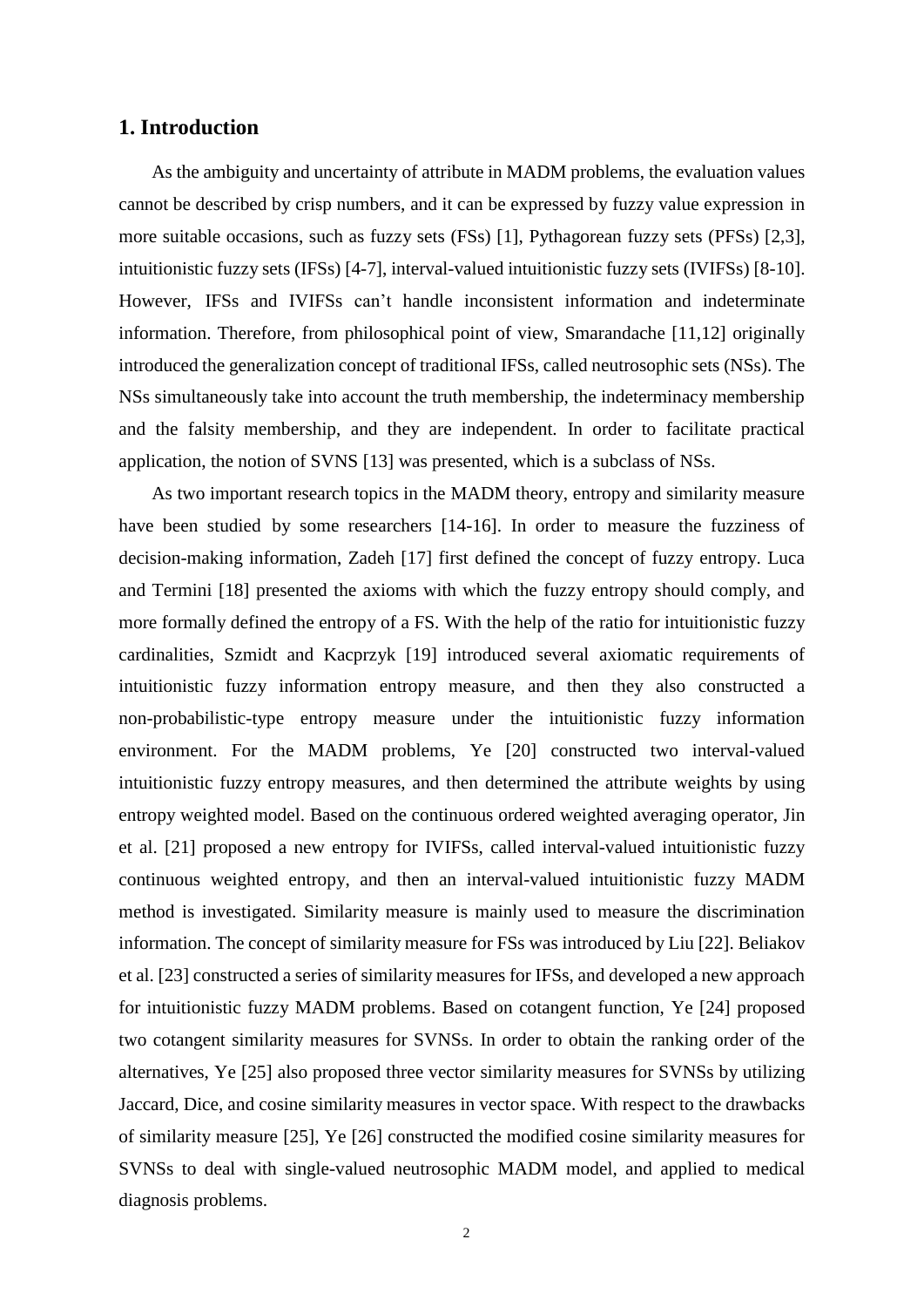It is known that how to design entropy and similarity measure to cope with uncertainty and vagueness are two challenging and significant issues [27]. Therefore, just similar to other fuzzy information environment, it is necessary to study the axiomatic notion of single-valued neutrosophic entropy and similarity measures. Recently, although Majumdar and Samant [27] introduced the axiomatic requirements for single-valued neutrosophic entropy, it might be having some drawbacks in some situations (details given in Example 1). In addition, under the single-valued neutrosophic information environment, there are few studies focused on the relationship between entropy and similarity measure. Therefore, the following research issues are studied in this paper:

(a) The axiomatic definitions of entropy and similarity measure for SVNSs are introduced;

(b) Based on trigonometric functions, some information measure formulas are constructed;

(c) The relationship between entropy and similarity measure for SVNSs is analyzed;

(d) We develop a single-valued neutrosophic MADM method, and apply to investment evaluation problem.

In order to do so, the rest of this paper is organized as follows. Section 2 reviews some basic concepts of SVNSs. In Section 3, the axiomatic notions of entropy and similarity measure for SVNSs are presented, and several measure formulas are constructed. In this section, we also analyze the relationship between entropy and similarity measure for SVNSs. Section 4 develops a new single-valued neutrosophic MADM method. In Section 5, a numerical example is provided to illustrate the application of the developed method. Conclusions and further research are contained in Section 6.

# **2. Preliminaries**

Some basic concepts related to SVNSs are introduced .

**Definition 1** [11]. Let  $X$  be a fixed set, with a generic element in  $X$  denoted by  $x \cdot A$  NS  $A \subset X$ is characterized by a truth-membership function  $T_A(x)$ , an indeterminacy-membership function  $I_A(x)$ , and a falsity- membership function  $F_A(x)$ , where  $T_A(x)$ ,  $I_A(x)$  and  $F_A(x)$  are real standard or nonstandard subsets of  $]^{-0}0,1^{\dagger}[$ , such that  $T_A(x)$ :  $X \to ][0,1^+[, I_A(x): X \to ][0,1^+[$  and  $F_A(x): X \to ][0,1^+]$ , and the sum of  $T_A(x)$ ,  $I_A(x)$  and  $F_A(x)$  satisfies the condition  $0 \le \sup T_A(x) + \sup I_A(x) + \sup F_A(x) \le 3^+$ .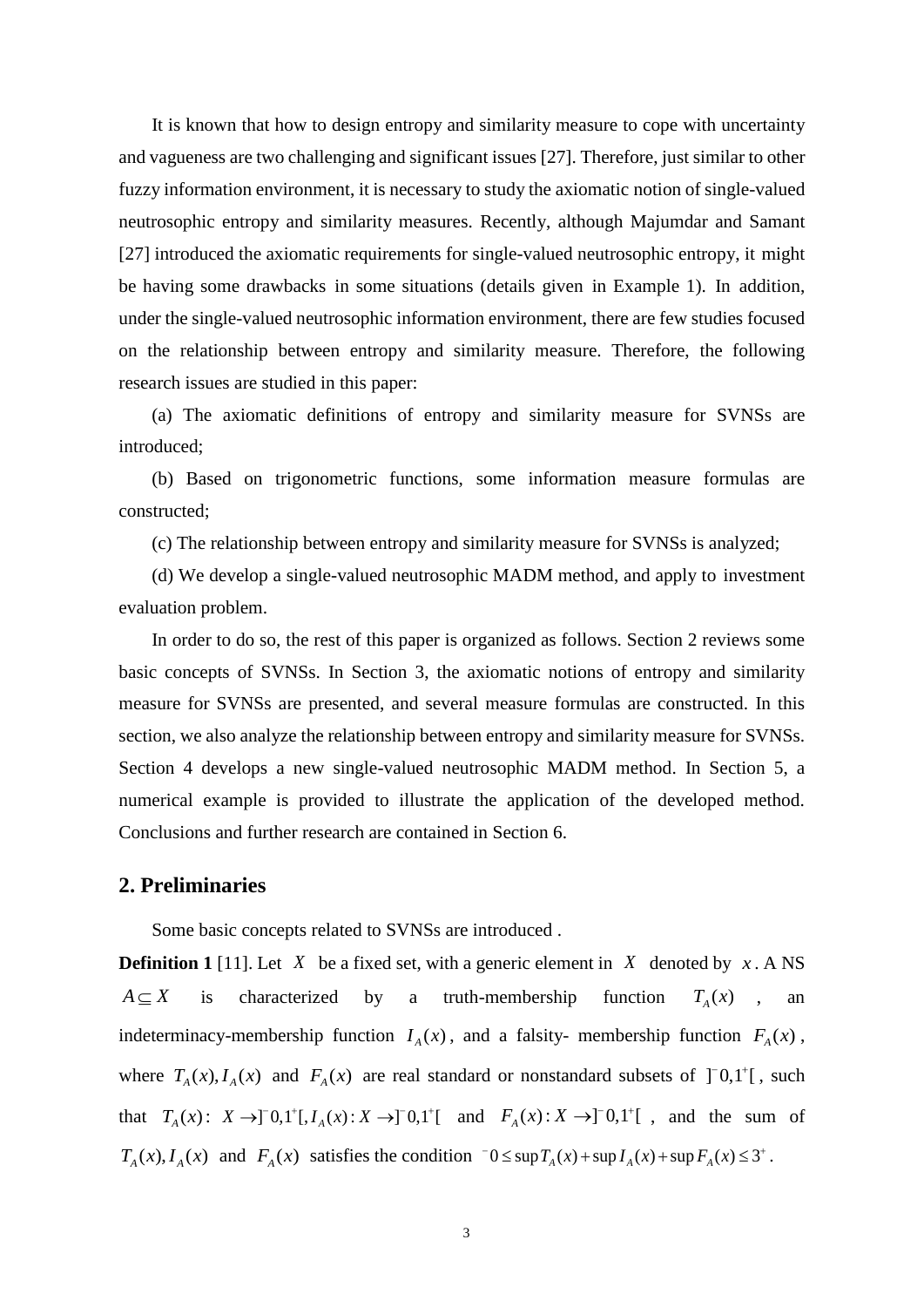In order to apply NS in science and engineering applications, Wang et al. [13] presented the concept of SVNSs, which is a special case of NSs.

**Definition 2** [13]. Let X be a fixed set, with a generic element in X denoted by  $x$ . A SVNS  $\vec{A}$  in the universe of discourse is  $\vec{X}$  is characterized by a truth-membership function  $T_A(x)$ , an indeterminacy-membership function  $I_A(x)$ , and a falsity-membership function  $F_A(x)$ , then a SVNS A can be defined as  $A = \{ \langle x, T_A(x), I_A(x), F_A(x) \rangle | x \in X \}$ , where  $T_A(x)$ ,  $I_A(x)$ ,  $F_A(x) \in [0,1]$ , and  $T_A(x) + I_A(x) + F_A(x) \in [0,3]$ .

For convenience, we refer to  $\alpha = \langle T_\alpha, I_\alpha, F_\alpha \rangle$  as a single-valued neutrosophic value (SVNV), which is a basic unit of SVNS. Let  $\Omega$  be the set of all the SVNVs in X.

**Definition 3** [28]. Let  $\alpha = \langle T_\alpha, I_\alpha, F_\alpha \rangle$  be a SVNV, then the complement of  $\alpha$  denotes  $\alpha^c = \langle 1 - T_\alpha , 1 - I_\alpha , 1 - F_\alpha \rangle$ .

Let  $\alpha = \langle T_\alpha, I_\alpha, F_\alpha \rangle \triangleq \langle \alpha_1, \alpha_2, \alpha_3 \rangle$ , then  $\alpha^c = \langle 1 - \alpha_1, 1 - \alpha_2, 1 - \alpha_3 \rangle$ , i.e.,  $\alpha^c_t = 1 - \alpha_t$ ,  $t = 1, 2, 3$ .

For a SVNV  $\alpha = \langle \alpha_1, \alpha_2, \alpha_3 \rangle$ , Majumdar and Samanta [27] axiomatized single-valued neutrosophic entropy measure.

**Definition 4** [27]. The entropy of a SVNS  $\alpha = \langle \alpha_1, \alpha_2, \alpha_3 \rangle$  is a function  $\varepsilon : \alpha \to [0,1]$ which satisfies the following axioms:

- (i)  $\varepsilon(\alpha) = 0$  if  $\alpha$  is a crisp number;
- (ii)  $\varepsilon(\alpha) = 1$  if  $\langle \alpha_1, \alpha_2, \alpha_3 \rangle = \langle 0.5, 0.5, 0.5 \rangle$ ;
- (iii)  $\varepsilon(\alpha) = \varepsilon(\alpha^c)$ ;
- (iv)  $\varepsilon(\alpha) \geq \varepsilon(\beta)$ , if  $\alpha$  more uncertain than  $\beta$ , i.e.,

$$
\alpha_1 + \alpha_3 \leq \beta_1 + \beta_3
$$
 and  $|\alpha_2 - \alpha_2^c| \leq |\beta_2 - \beta_2^c|$ .

However, one can find some drawbacks of Definition 4 in some situations. This is demonstrated in Example 1.

**Example 1.** Suppose that  $\alpha = \langle 1,0,0 \rangle$  and  $\beta = \langle 0.5,0,0.6 \rangle$  are two SVNVs, then  $\alpha^c = (0,1,1)$  and  $\beta^c = (0.5,1,0.4)$ . According to the axiomatic requirement (iv) in Definition 4, since  $\alpha_1 + \alpha_3 = 1 + 0 = 1 < 1.1 = 0.5 + 0.6 = \beta_1 + \beta_3$  and  $|\alpha_2 - \alpha_2^c| = 1 = |\beta_2 - \beta_2^c|$ , which indicates that  $\alpha$  is more uncertain than  $\beta$ . However,  $\alpha = \langle 1, 0, 0 \rangle$  is a crisp number, it means that the entropy of  $\alpha$  is  $\varepsilon(\alpha) = 0$  and  $\alpha$  less uncertain than  $\beta$ . Thus, the contradiction exists in the Definition 4, and Definition 4 is unreasonable in this case.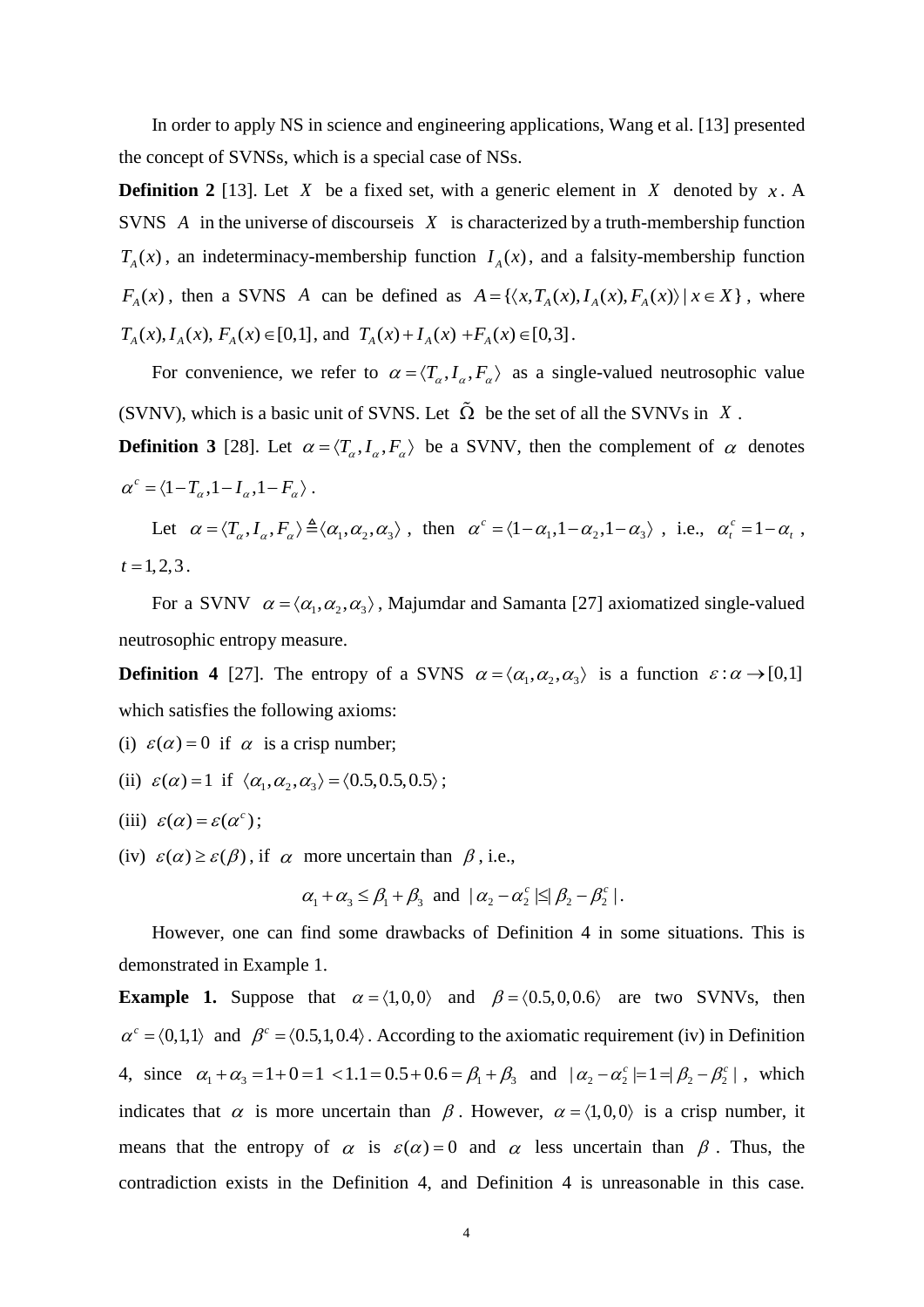Therefore, to circumvent the aforesaid drawbacks of definition in [27], the concept of entropy for SVNVs needs to be improved.

# **3 Single-valued neutrosophic entropy and similarity measure**

In this section, we present the axiomatic notions of single-valued neutrosophic entropy and similarity measure, and then construct two information measure formulas based on sine function and cosine function. The relationship between the single-valued neutrosophic entropy and similarity measure is also investigated.

#### **3.1. Single-valued neutrosophic entropy**

**Definition 5.** Assume that  $\alpha = \langle \alpha_1, \alpha_2, \alpha_3 \rangle$  is a SVNV. A function  $E : \tilde{\Omega} \to [0,1]$  is called a single-valued neutrosophic entropy on  $\alpha$ , if it satisfies the following axiomatic requirements:

- (E1)  $E(\alpha) = 0 \Leftrightarrow \alpha_t = 0 \text{ or } \alpha_t = 1, t = 1, 2, 3;$
- (E2)  $E(\alpha) = 1 \Leftrightarrow \langle \alpha_1, \alpha_2, \alpha_3 \rangle = \langle 0.5, 0.5, 0.5 \rangle;$

(E3) 
$$
E(\alpha) = E(\alpha^c)
$$
;

(E4)  $E(\alpha) \le E(\beta)$ , if  $\beta$  more uncertain than  $\alpha$ , i.e.,

 $\alpha_t \leq \beta_t$ , when  $\beta_t - \beta_t^c \leq 0, t = 1, 2, 3$ , or  $\alpha_t \geq \beta_t$ , when  $\beta_t - \beta_t^c \geq 0, t = 1, 2, 3$ .

With the help of sine function and cosine function, we present an information measure formula for SVNV  $\alpha$  as follows:

NV 
$$
\alpha
$$
 as follows:  
\n
$$
E_1(\alpha) = \frac{1}{3(\sqrt{2}-1)} \sum_{t=1}^{3} \left( \sin \frac{\alpha_t - \alpha_t^c + 1}{4} \pi + \cos \frac{\alpha_t - \alpha_t^c + 1}{4} \pi - 1 \right).
$$
\n(1)

**Theorem 1.** For a SVNV  $\alpha = \langle \alpha_1, \alpha_2, \alpha_3 \rangle$ , the mapping  $E_1(\alpha)$ , defined by Eq. (1), satisfy

the axiomatic requirements (E1-E4) in Definition 5.  
\n**Proof.** Let 
$$
f(x) = \frac{1}{\sqrt{2}-1} \left( \sin \frac{x}{4}\pi + \cos \frac{x}{4}\pi - 1 \right), x \in [0, 2]
$$
, then  
\n
$$
f'(x) = \frac{df(x)}{dx} = \frac{\pi}{4(\sqrt{2}-1)} \left( \cos \frac{x}{4}\pi - \sin \frac{x}{4}\pi \right) = \frac{\sqrt{2}\pi}{4(\sqrt{2}-1)} \cos \frac{x+1}{4}\pi, x \in [0, 2]
$$
\n
$$
\text{It is easy how that, } f'(x) > 0, x \in [0, 1]
$$
 and  $f'(x) \le 0, x \in [1, 2]$ , thus if  $x \in [0, 1]$ ,  $f(x) \ne 0$ , is

It is easy know that  $f'(x) \ge 0, x \in [0,1]$  and  $f'(x) \le 0, x \in [1,2]$ , thus, if  $x \in [0,1]$ ,  $f(x)$  is monotonically increasing function; if  $x \in [1, 2]$ ,  $f(x)$  is monotonically decreasing function. In addition, we can obtain that  $0 \le f(x) \le 1$ , and  $f_{min}(x) = 0 \Leftrightarrow x = 0$  or  $x = 2$ ;  $f_{\text{max}}(x) = 1 \Leftrightarrow x = 1$ .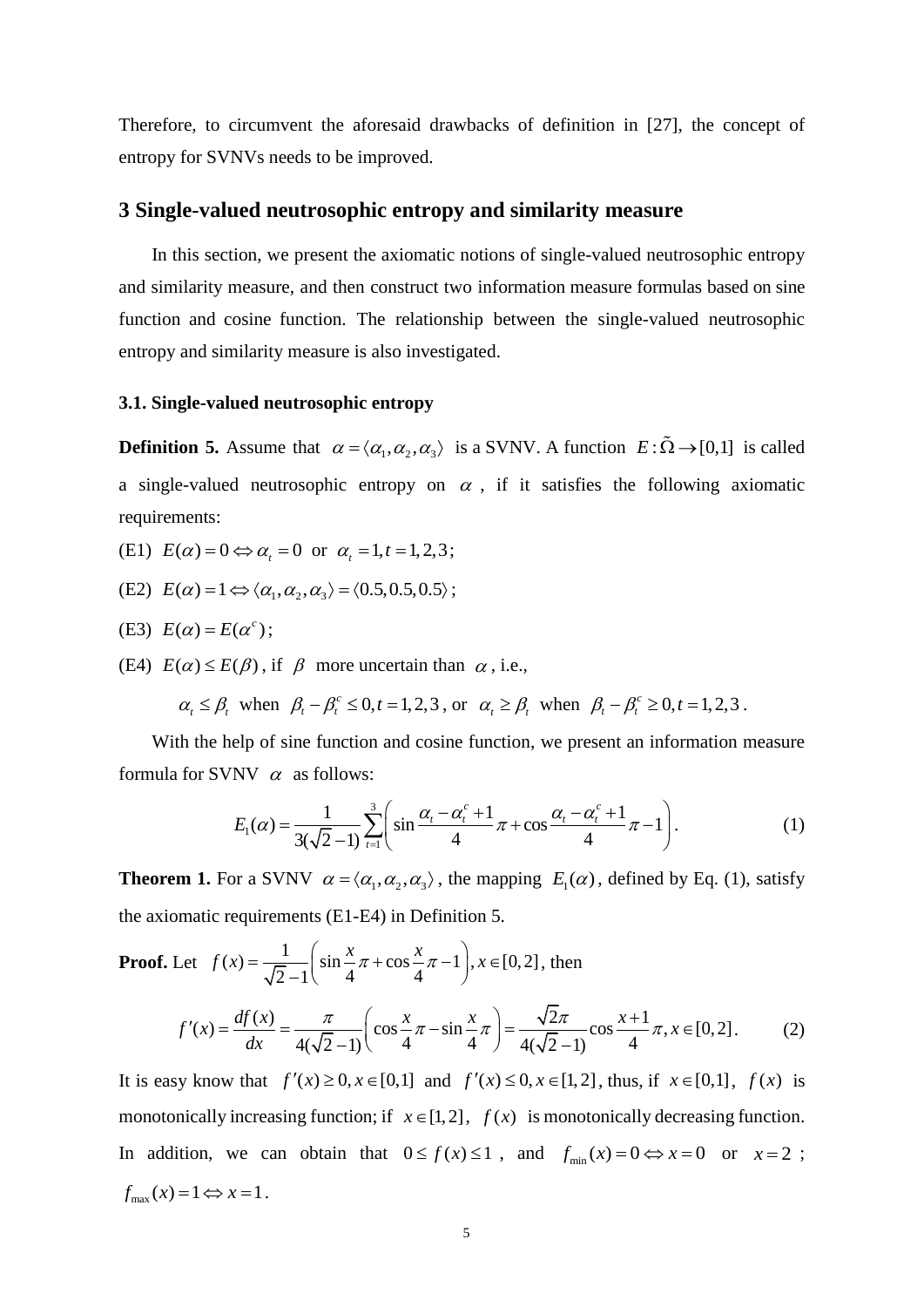(E1) Assume that  $E_1(\alpha) = 0$ . Since  $0 \le \alpha_t \le 1, t = 1, 2, 3$ , then  $\alpha_t - \alpha_t^c + 1 = \alpha_t - (1 - \alpha_t)$  $+1 = 2\alpha$ ,  $\in [0,2]$ . Therefore, from the above analysis, we have  $0 \le E_1(\alpha) \le 1$ , and  $E_1(\alpha) = 0$ if and only if  $\alpha_t - \alpha_t^c + 1 = 2\alpha_t = 0$  or  $\alpha_t - \alpha_t^c + 1 = 2\alpha_t = 2$ , i.e.,  $E_1(\alpha) = 0$  if and only if  $\alpha_t = 0$  or  $\alpha_t = 1, t = 1, 2, 3$ . On the other hand, if  $\alpha_t = 0$  or  $\alpha_t = 1, t = 1, 2, 3$ , then we have  $\alpha_t - \alpha_t^c + 1 = 0$  or 2, thus  $E_1(\alpha) = 0$ .

(E2) Since  $\alpha_i - \alpha_i^c + 1 = \alpha_i - (1 - \alpha_i) + 1 = 2\alpha_i \in [0, 2]$ , then according to the above analysis, we obtain that  $E_1(\alpha) = 1 \Leftrightarrow \alpha_t - \alpha_t^c + 1 = 1, t = 1, 2, 3$ , i.e.,  $E_1(\alpha) = 1 \Leftrightarrow \alpha_t = 0.5, t = 1, 2, 3$ .

(E3) As  $\alpha_i^c = 1 - \alpha_i$ ,  $t = 1, 2, 3$ , then  $(\alpha_i^c)^c = \alpha_i$ ,  $t = 1, 2, 3$ , it follows that

$$
\alpha_{t}^{c} = 1 - \alpha_{t}, t = 1, 2, 3, \text{ then } (\alpha_{t}^{c})^{c} = \alpha_{t}, t = 1, 2, 3, \text{ it follows that}
$$
\n
$$
E_{1}(\alpha^{c}) = \frac{1}{3(\sqrt{2}-1)} \sum_{t=1}^{3} \left( \sin \frac{\alpha_{t}^{c} - (\alpha_{t}^{c})^{c} + 1}{4} \pi + \cos \frac{\alpha_{t}^{c} - (\alpha_{t}^{c})^{c} + 1}{4} \pi - 1 \right)
$$
\n
$$
= \frac{1}{3(\sqrt{2}-1)} \sum_{t=1}^{3} \left( \sin \frac{\alpha_{t}^{c} - \alpha_{t} + 1}{4} \pi + \cos \frac{\alpha_{t}^{c} - \alpha_{t} + 1}{4} \pi - 1 \right)
$$
\n
$$
= \frac{1}{3(\sqrt{2}-1)} \sum_{t=1}^{3} \left( \sin \frac{2 - (\alpha_{t} - \alpha_{t}^{c} + 1)}{4} \pi + \cos \frac{2 - (\alpha_{t} - \alpha_{t}^{c} + 1)}{4} \pi - 1 \right)
$$
\n
$$
= \frac{1}{3(\sqrt{2}-1)} \sum_{t=1}^{3} \left( \cos \frac{\alpha_{t} - \alpha_{t}^{c} + 1}{4} \pi + \sin \frac{\alpha_{t} - \alpha_{t}^{c} + 1}{4} \pi - 1 \right) = E_{1}(\alpha).
$$
\n(3)

(E4) Suppose that  $\alpha_t \leq \beta_t$  when  $\beta_t - \beta_t^c \leq 0, t = 1, 2, 3$ , then we have  $\beta_t \leq \beta_t^c =$  $1 - \beta_t$ ,  $t = 1,2,3$ , thus  $\alpha_t \le \beta_t \le 0.5$ ,  $t = 1,2,3$ . While  $\alpha_t - \alpha_t^c + 1 = 2\alpha_t$ ,  $\beta_t - \beta_t^c + 1 = 2\beta_t$ , then  $0 \le \alpha_t - \alpha_t^c + 1 \le \beta_t - \beta_t^c + 1 \le 1, t = 1, 2, 3$  $(4)$ 

From the above analysis, we know that  $f(x)$  is monotonically increasing for  $x \in [0,1]$ . Therefore,  $E_1(\alpha) \le E_1(\beta)$ .

Similarly, if  $\alpha_t \ge \beta_t$  when  $\beta_t - \beta_t^c \ge 0, t = 1, 2, 3$ , we can get that  $E_1(\alpha) \le E_1(\beta)$ . Thus, we complete the proof of Theorem 1.

**Definition 6.** For a SVNV  $\alpha = \langle \alpha_1, \alpha_2, \alpha_3 \rangle$ , then  $E_1(\alpha)$ , defined by Eq. (1), is called the single-valued neutrosophic entropy of SVNV  $\alpha$ .

#### **3.2. Single-valued neutrosophic similarity measure**

**Definition 7.** Assume that  $\alpha = \langle \alpha_1, \alpha_2, \alpha_3 \rangle$  and  $\beta = \langle \beta_1, \beta_2, \beta_3 \rangle$  are two SVNVs. A real-valued function  $S: \tilde{\Omega} \times \tilde{\Omega} \rightarrow [0,1]$  is called a single-valued neutrosophic similarity measure between  $\alpha$  and  $\beta$ , if it satisfies the following axiomatic requirements: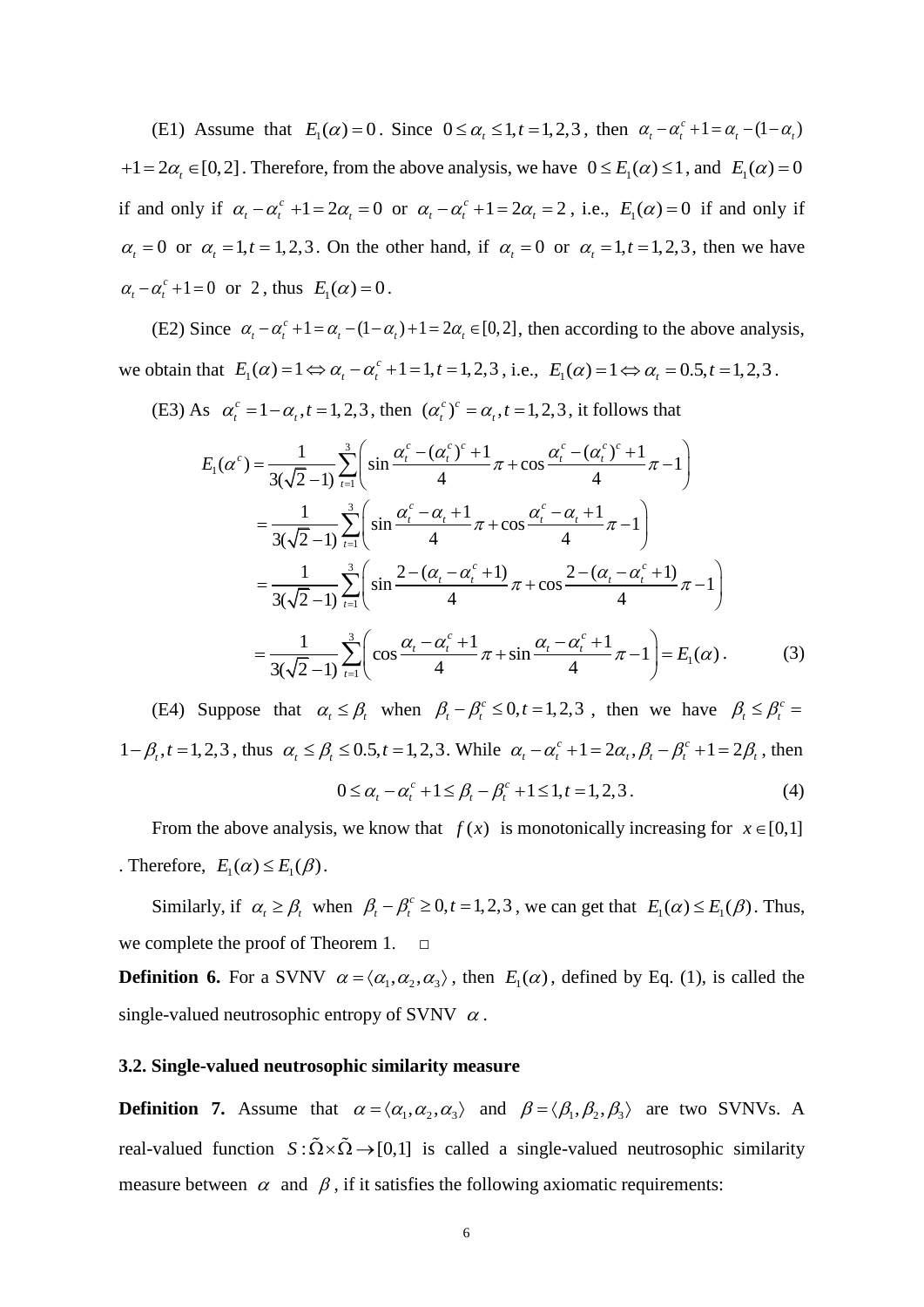- (S1)  $S(\alpha, \beta) = 0 \Leftrightarrow \alpha_t \beta_t = 1$  or  $\beta_t \alpha_t = 1, t = 1, 2, 3$ ;
- (S2)  $S(\alpha, \beta) = 1 \Leftrightarrow \langle \alpha_1, \alpha_2, \alpha_3 \rangle = \langle \beta_1, \beta_2, \beta_3 \rangle;$
- $(S3) S(\alpha, \beta) = S(\beta, \alpha);$
- (S4)  $S(\alpha, \gamma) \leq S(\alpha, \beta), S(\alpha, \gamma) \leq S(\beta, \gamma)$ , if  $\alpha_i \leq \beta_i \leq \gamma_i$  or  $\alpha_i \geq \beta_i \geq \gamma_i, t = 1, 2, 3$ .

Similarly, based on the trigonometric function, we construct an information measure formula for SVNVs  $\alpha = \langle \alpha_1, \alpha_2, \alpha_3 \rangle$  and  $\beta = \langle \beta_1, \beta_2, \beta_3 \rangle$  as follows:<br> $S_1(\alpha, \beta) = \frac{1}{\sqrt{2}} \sum_{n=1}^3 \left( \sqrt{2} \sin \frac{\alpha_i - \beta_i + 2}{\pi} \pi - 1 \right)$ .

$$
S_1(\alpha, \beta) = \frac{1}{3(\sqrt{2}-1)} \sum_{t=1}^{3} \left( \sqrt{2} \sin \frac{\alpha_t - \beta_t + 2}{4} \pi - 1 \right).
$$
 (5)

**Theorem 2.** Assume that there are two SVNVs  $\alpha = \langle \alpha_1, \alpha_2, \alpha_3 \rangle$  and  $\beta = \langle \beta_1, \beta_2, \beta_3 \rangle$ . The mapping  $S_1(\alpha, \beta)$ , defined by Eq. (5), satisfy the axiomatic requirements (S1-S4) in Definition 7.

Definition 7.

\nProof. Let 
$$
g(x) = \frac{1}{\sqrt{2} - 1} \left( \sqrt{2} \sin \frac{x+2}{4} \pi - 1 \right), x \in [-1, 1]
$$
, then

\n
$$
g'(x) = \frac{dg(x)}{dx} = \frac{\sqrt{2}\pi}{4(\sqrt{2} - 1)} \cos \frac{x+2}{4} \pi, x \in [-1, 1].
$$
\n(6)

It is know that  $g'(x) \ge 0, x \in [-1,0]$  and  $g'(x) \le 0, x \in [0,1]$ . Therefore, when  $x \in [-1,0]$ ,  $g(x)$  is monotonically increasing function; when  $x \in [0,1]$ ,  $g(x)$  is monotonically decreasing function. In addition, we can obtain that  $0 \le g(x) \le 1$ , and  $g_{min}(x) = 0 \Leftrightarrow x = -1$ or  $x=1$ ;  $g_{\text{max}}(x)=1 \Leftrightarrow x=0$ .

(S1) As  $0 \le \alpha_{t} \le \beta_{t} \le 1, t = 1, 2, 3$ , then  $-1 \le \alpha_{t} - \beta_{t} \le 1, t = 1, 2, 3$ , thus  $0 \le S_{1}(\alpha, \beta) \le 1$ and every term in the summation of  $S_1(\alpha, \beta)$  is non-negative. Therefore, according to the above analysis, one can obtain that<br>  $S_1(\alpha, \beta) = 0 \Leftrightarrow g(\alpha_t - \beta_t) = 0, t = 1, 2, 3 \Leftrightarrow \alpha_t - \beta_t = -1$  or  $\alpha_t$ 

$$
S_1(\alpha, \beta) = 0 \Leftrightarrow g(\alpha_t - \beta_t) = 0, t = 1, 2, 3 \Leftrightarrow \alpha_t - \beta_t = -1 \text{ or } \alpha_t - \beta_t = 1, t = 1, 2, 3, (7)
$$

i.e.,

$$
S(\alpha, \beta) = 0 \Leftrightarrow \alpha_t - \beta_t = 1 \text{ or } \beta_t - \alpha_t = 1, t = 1, 2, 3.
$$

(S2) From the above analysis, it is easy to obtain that

$$
S(\alpha, \beta) = 0 \Leftrightarrow \alpha_{t} - \beta_{t} = 1 \text{ or } \beta_{t} - \alpha_{t} = 1, t = 1, 2, 3.
$$
  
From the above analysis, it is easy to obtain that  

$$
S_{1}(\alpha, \beta) = 1 \Leftrightarrow g(\alpha_{t} - \beta_{t}) = 1, t = 1, 2, 3 \Leftrightarrow \alpha_{t} - \beta_{t} = 0 \Leftrightarrow \alpha_{t} = \beta_{t}, t = 1, 2, 3.
$$
 (8)

(S3) Because 
$$
\sin\left(\frac{\pi}{2} - x\right) = \sin\left(\frac{\pi}{2} + x\right), \forall x \in R
$$
, then  

$$
S_1(\alpha, \beta) = \frac{1}{3(\sqrt{2} - 1)} \sum_{t=1}^{3} \left(\sqrt{2} \sin \frac{\alpha_t - \beta_t + 2}{4} \pi - 1\right)
$$

1

*t*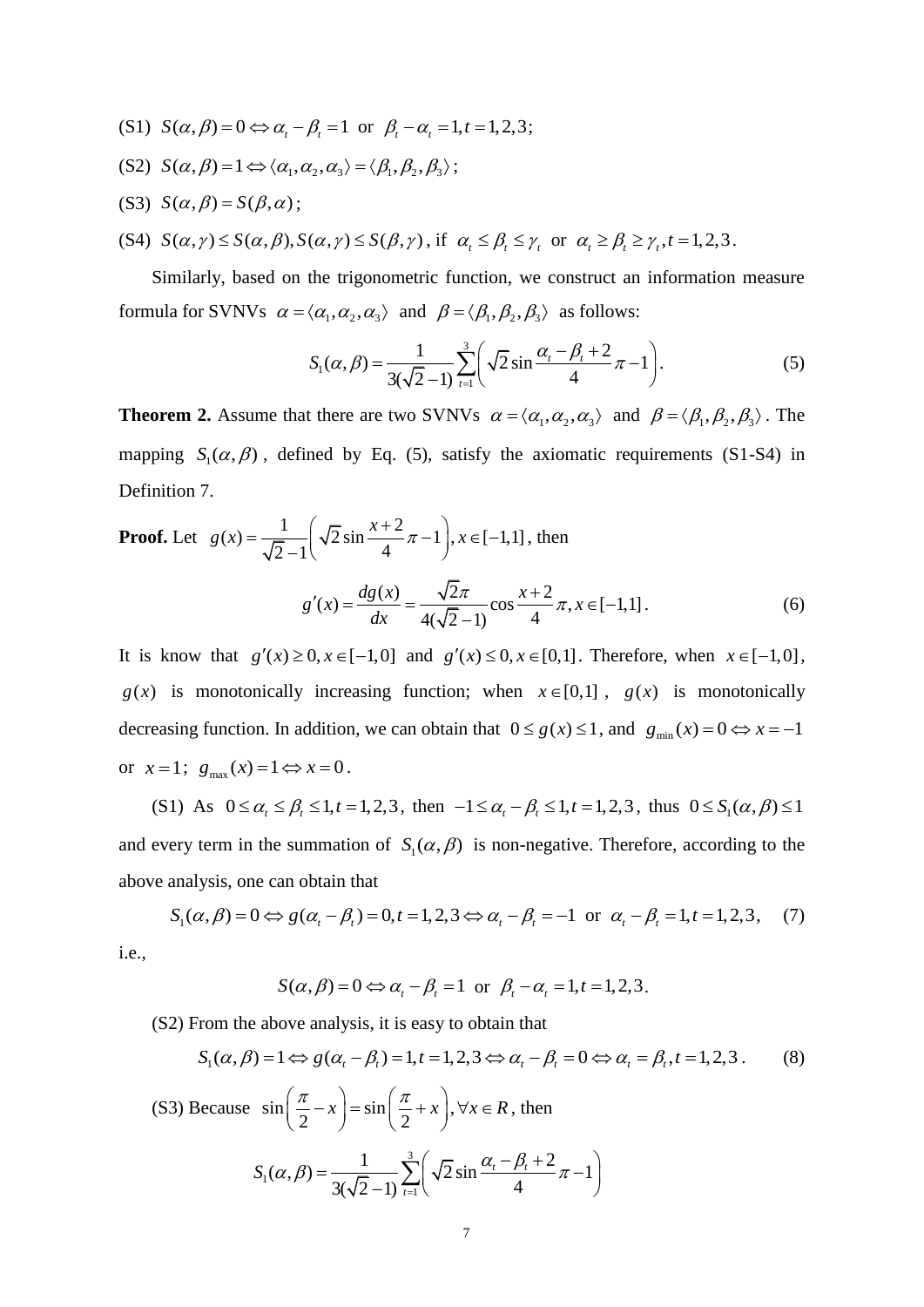$$
= \frac{1}{3(\sqrt{2}-1)} \sum_{t=1}^{3} \left( \sqrt{2} \sin\left(\frac{\pi}{2} + \frac{\alpha_t - \beta_t}{4}\pi\right) - 1 \right)
$$
  

$$
= \frac{1}{3(\sqrt{2}-1)} \sum_{t=1}^{3} \left( \sqrt{2} \sin\left(\frac{\pi}{2} - \frac{\alpha_t - \beta_t}{4}\pi\right) - 1 \right)
$$
  

$$
= \frac{1}{3(\sqrt{2}-1)} \sum_{t=1}^{3} \left( \sqrt{2} \sin\frac{\beta_t - \alpha_t + 2}{4}\pi - 1 \right) = S_1(\beta, \alpha).
$$
 (9)

(S4) If  $\alpha_t \leq \beta_t \leq \gamma_t$ ,  $t = 1, 2, 3$ , then

$$
\beta_{t} \leq \gamma_{t}, t = 1, 2, 3, \text{ then}
$$
  
-1 \leq \alpha\_{t} - \gamma\_{t} \leq \beta\_{t} - \gamma\_{t} \leq 0, -1 \leq \alpha\_{t} - \gamma\_{t} \leq \alpha\_{t} - \beta\_{t} \leq 0, t = 1, 2, 3.

While  $g(x)$  is monotonically increasing for  $x \in [-1,0]$ , it follows that<br>  $S_1(\alpha, \gamma) \le S_1(\alpha, \beta), S_1(\alpha, \gamma) \le S_1(\beta, \gamma)$ .

$$
S_1(\alpha, \gamma) \leq S_1(\alpha, \beta), S_1(\alpha, \gamma) \leq S_1(\beta, \gamma)
$$

Similarly, if  $\alpha_i \ge \beta_i \ge \gamma_i$ ,  $t = 1, 2, 3$ , we also can obtain that  $S_1(\alpha, \gamma) \le S_1(\alpha, \beta)$ ,  $S_1(\alpha, \gamma) \le S_1(\beta, \gamma)$ . This completes the proof of Theorem 2. □

**Definition 8.** For two SVNVs  $\alpha = \langle \alpha_1, \alpha_2, \alpha_3 \rangle$  and  $\beta = \langle \beta_1, \beta_2, \beta_3 \rangle$ , then  $S_1(\alpha, \beta)$ , defined by Eq. (5), is called the single-valued neutrosophic similarity measure between  $\alpha$ and  $\beta$ .

# **3.3. The relationship between single-valued neutrosophic entropy and similarity measure**

In this subsection, the relationship between the single-valued neutrosophic entropy and similarity measure is discussed in details.

**Theorem 3.** Suppose that  $\alpha$  is a SVNV, then  $E(\alpha) = S(\alpha, \alpha^c)$ .

**Proof**. In what follows, we verify that  $S(\alpha, \alpha^c)$  satisfy the requirements (E1)-(E4) listed in Definition 5.

(E1) 
$$
E(\alpha) = 0 \Leftrightarrow S(\alpha, \alpha^c) = 0 \Leftrightarrow \alpha_t - \alpha_t^c = 1
$$
 or  $\alpha_t^c - \alpha_t = 1, t = 1, 2, 3$ , i.e.,  

$$
\alpha_t - (1 - \alpha_t) = 1
$$
 or  $(1 - \alpha_t) - \alpha_t = 1, t = 1, 2, 3$ . (10)

Hence, Eq. (10) holds, if and only if 
$$
\alpha_t = 0
$$
 or  $\alpha_t = 1, t = 1, 2, 3$ .  
\n(E2)  $E(\alpha) = 1 \Leftrightarrow S(\alpha, \alpha^c) = 1 \Leftrightarrow \langle \alpha_1, \alpha_2, \alpha_3 \rangle = \langle \alpha_1^c, \alpha_2^c, \alpha_3^c \rangle$   
\n $\Leftrightarrow \langle \alpha_1, \alpha_2, \alpha_3 \rangle = \langle 1 - \alpha_1, 1 - \alpha_2, 1 - \alpha_3 \rangle$   
\n $\Leftrightarrow \alpha_t = 1 - \alpha_t, t = 1, 2, 3 \Leftrightarrow \alpha_t = 0.5, t = 1, 2, 3$   
\n $\Leftrightarrow \langle \alpha_1, \alpha_2, \alpha_3 \rangle = \langle 0.5, 0.5, 0.5 \rangle$ .  
\n(E3)  $E(\alpha^c) = S(\alpha^c, (\alpha^c)^c) = S(\alpha^c, \alpha) = S(\alpha, \alpha^c) = E(\alpha)$ .  
\n(11)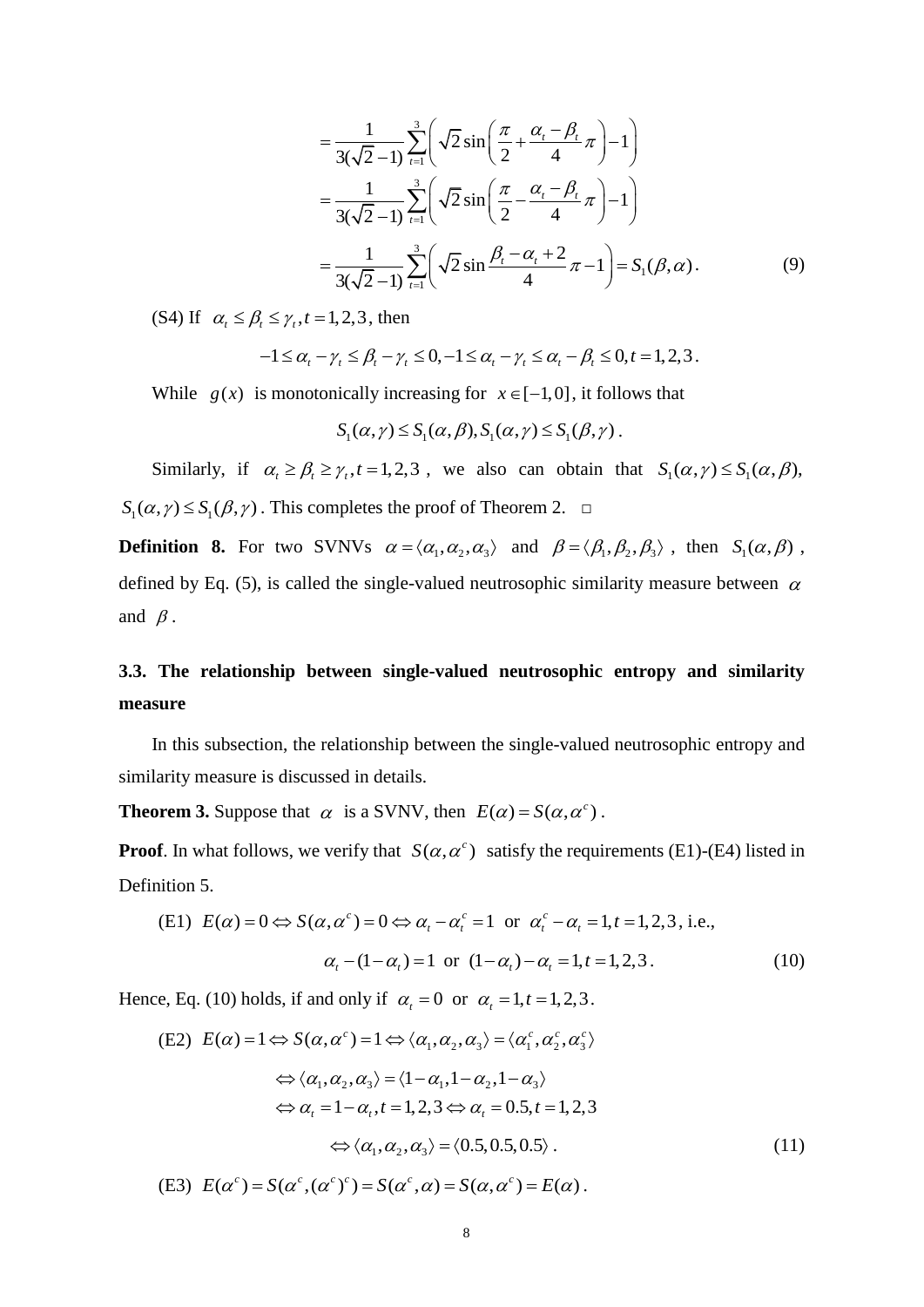(E4) If  $\alpha_t \le \beta_t$  when  $\beta_t - \beta_t^c \le 0, t = 1, 2, 3$ , this implies  $\beta_t - (1 - \beta_t) \le 0, t = 1, 2, 3$ , i.e.,  $\beta_t \leq 1 - \beta_t$ ,  $t = 1,2,3$ , then  $\alpha_t \leq \beta_t \leq 1 - \beta_t \leq 1 - \alpha_t$ ,  $t = 1,2,3$ . Hence  $\alpha_t \leq \beta_t \leq \beta_t^c \leq \alpha_t^c$ , t  $= 1, 2, 3$ . Based on the axiomatic requirement (S4) in Definition 7, we have  $S(\alpha, \alpha^c) \leq$  $S(\beta, \alpha^c) \leq S(\beta, \beta^c)$ , i.e.,  $E(\alpha) \leq E(\beta)$ .

With the same reason, if  $\alpha_t \ge \beta_t$  when  $\beta_t - \beta_t^c \ge 0, t = 1, 2, 3$ , we can also prove that  $E(\alpha) \leq E(\beta)$ . This completes the proof of Theorem 3. □

The following corollary can be obtained in accordance with Theorem 3.

**Corollary 1.** Suppose that  $\alpha$  is a SVNV, then  $E_1(\alpha) = S_1(\alpha, \alpha^c)$ .

#### **4. MADM method with single-valued neutrosophic entropy and similarity measure**

Assume that there is a MADM problem with single-valued neutrosophic information. Let  $X = \{X_1, X_2, \dots, X_m\}$  and  $C = \{C_1, C_2, \dots, C_n\}$  be the set of alternatives and attributes, respectively. Suppose that  $w = (w_1, w_2, \dots, w_n)^\text{T}$  is the weight vector of the attributes, where  $0 \le w_j \le 1, j = 1, 2, \dots, n, \sum_{j=1}^n w_j = 1$ . Due to expert's limited knowledge and complexity of practical problems, the information about attribute weights is completely unknown. The DMs evaluate the alternative  $X_i$  over the attribute  $C_j$  by SVNV  $\alpha_{ij} = \langle \alpha_1^{ij}, \alpha_2^{ij}, \alpha_3^{ij} \rangle$ , and then all the SVNVs can be constructed as a single-valued neutrosophic decision matrix  $D = (\alpha_{ij})_{m \times n}$ .

Thus, the MADM method based on the single-valued neutrosophic entropy and similarity measure is described by the following decision steps:

**Step 1** Normalization of the SVN decision matrix  $D = (\alpha_{ij})_{m \times n}$  by the following transformation approach: *for benefit attribute C*

sformation approach:  
\n
$$
\tilde{\alpha}_{ij} = \begin{cases}\n\alpha_{ij}, & \text{for benefit attribute } C_j \\
\alpha_{ij}^c, & \text{for cost attribute } C_j\n\end{cases}, i = 1, 2, \cdots, m, j = 1, 2, \cdots, n,
$$
\n(12)

Then, we can obtain a normalized single-valued neutrosophic decision matrix  $\tilde{D}$  =  $\left(\tilde{\alpha}_{_{ij}}\right)_{m\times n}$  .

**Step 2** Calculate the weight vector of attribute  $w = (w_1, w_2, \dots, w_n)^T$ . It is known that the entropy of an attribute is smaller across alternatives, and the attribute should be assigned a larger weight [21]. Therefore, the following optimization model can be established to determine the attribute weights: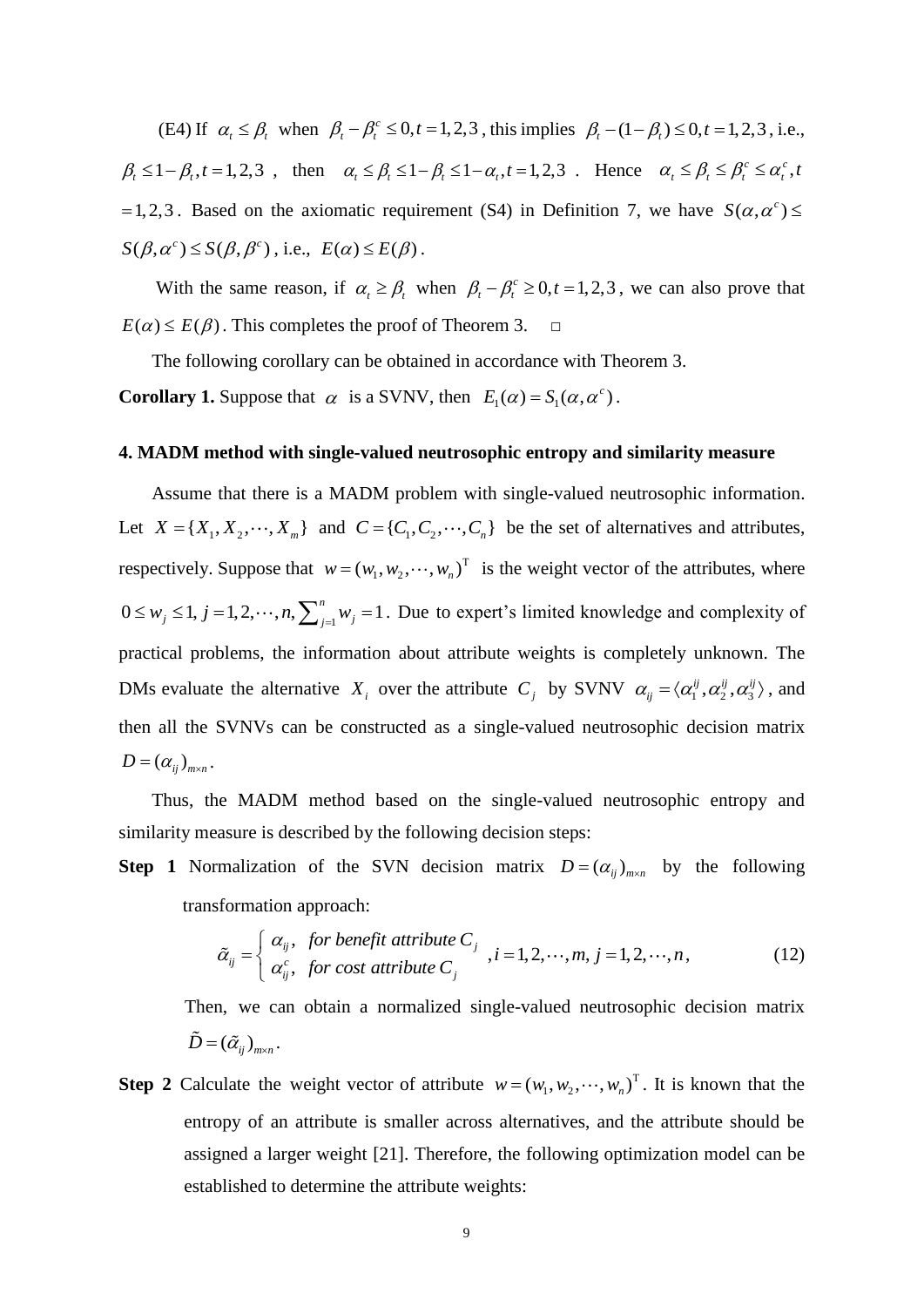$$
\min E_{w} = \sum_{j=1}^{n} E(C_{j}) w_{j}^{2}
$$
  
s.t. 
$$
\begin{cases} 0 \le w_{j} \le 1, j = 1, 2, \cdots, n, \\ \sum_{j=1}^{n} w_{j} = 1. \end{cases}
$$
 (13)

where  $E(C_j) = -\sum E_j$ 1  $(C_i) = \frac{1}{2} \sum_{i=1}^{m} E_i(\alpha_{ij})$  $j_j = \frac{1}{m} \sum_{i=1}^{n} E_i(\alpha_{ij})$  $E(C_i) = \frac{1}{2} \sum_{i=1}^{m} E_i$  $\sum_{i=1}^{\infty} E_1(\alpha)$  $=\frac{1}{m}\sum_{i=1}^{n}E_1(\alpha_{ij})$ , and  $E_1(\alpha_{ij})$  can be calculated by Eq. (1). By using

Lagrange Multiplier Method, one can obtain that

$$
w_j = \frac{\left(E(C_j)\right)^{-1}}{\sum_{j=1}^n \left(E(C_j)\right)^{-1}}, j = 1, 2, \cdots, n. \tag{14}
$$

 $\sum_{j=1}^{n} E(C_j) w_j^2$ <br>  $j = 1, 2, \dots,$ <br>  $i = 1, 2, \dots,$ <br>  $i = 1, 2, \dots,$ <br>  $\sum_i (\alpha_{ij})$  can<br>  $i = 1, 2, \dots,$ <br>  $i = 1, 2, \dots$ <br>  $i = \alpha_j^+ =$ <br>  $i = 1, 2, \dots,$ <br>  $i = 1, 2, \dots,$ <br>  $i = 1, 2, \dots,$ <br>  $i = 1, 2, \dots,$ <br>  $i = 1, 2, \dots,$ <br>  $i = 1, 2, \dots,$ <br>  $i = 1,$ **Step 3** Let  $X^+ = {\alpha_1^*, \alpha_2^*, \cdots, \alpha_n^*}$  and  $X^- = {\alpha_1^*, \alpha_2^*, \cdots, \alpha_n^-}$  be the positive alternative and negative alternative, respectively, where  $\alpha_j^+ = \langle 1, 0, 0 \rangle, \alpha_j^- = \langle 0, 1, 1 \rangle, j = 1, 2, \dots, n$ . Then, we calculate the similarity measures between the alternative  $X_i$  and  $X^+$  or  $X^-$  by using

$$
S_i^+ = \sum_{j=1}^n w_j S_1(\tilde{\alpha}_{ij}, \alpha_j^+), i = 1, 2, \cdots, m,
$$
\n(15)

$$
S_i^- = \sum_{j=1}^n w_j S_1(\tilde{\alpha}_{ij}, \alpha_j^-), i = 1, 2, \cdots, m,
$$
 (16)

where  $S_1(\tilde{\alpha}_{ij}, \alpha_j^+)$  and  $S_1(\tilde{\alpha}_{ij}, \alpha_j^-)$  can be derived by Eq. (5);

**Step 4** Determine the closeness degree between alternative  $X_i$  and the ideal alternatives by the following equations:

$$
T_i = \frac{S_i^+}{S_i^+ + S_i^-}, i = 1, 2, \cdots, m
$$
 (17)

**Step 5** Get the priority of the alternatives  $X_i$  ( $i = 1, 2, \dots, m$ ) in accordance with  $T_i$  (*i* = 1, 2,  $\cdots$ , *m*), and choose the best alternative that is the one with  $\max_i T_i$ ;

#### **5. Illustrative example**

Considering the investment problem. An investment company wants to invest a sum of money in the best option [30]. There are five companies can be selected: car company  $(X_1)$ , food company  $(X_2)$ , computer company  $(X_3)$ , game company  $(X_4)$ , arms company  $(X_5)$ . The DMs evaluate these companies by means of four main attributes, i.e.,  $C_1$ : risk,  $C_2$ : the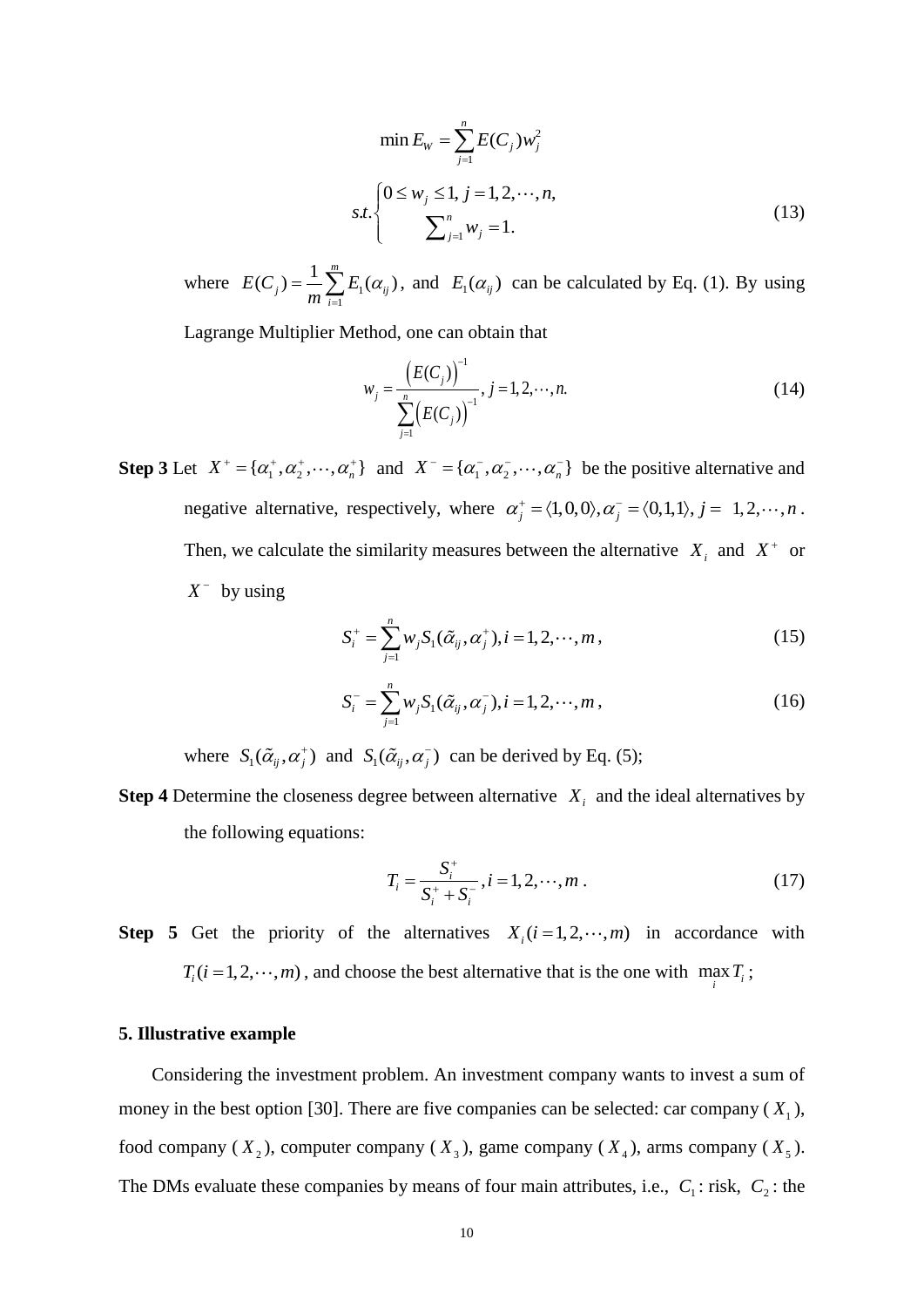cost of investment,  $C_3$ : environmental impact and  $C_4$ : rate of return. The DMs utilize SVNVs  $\alpha_{ij} = \langle \alpha_1^{ij}, \alpha_2^{ij}, \alpha_3^{ij} \rangle$  to express the evaluation information of five companies  $X_i$  ( $i = 1, 2, 3, 4, 5$ ) with respect to the above four attributes  $C_j$  ( $j = 1, 2, 3, 4$ ), and then a SVN

decision matrix 
$$
D = (\alpha_{ij})_{5\times4}
$$
 can be constructed as follows [26]:  
\n
$$
D = \begin{pmatrix} \langle 0.4, 0.6, 0.0 \rangle & \langle 0.3, 0.2, 0.5 \rangle & \langle 0.1, 0.3, 0.7 \rangle & \langle 0.6, 0.7, 0.7 \rangle \\ \langle 0.7, 0.3, 0.0 \rangle & \langle 0.2, 0.2, 0.6 \rangle & \langle 0.0, 0.1, 0.9 \rangle & \langle 0.9, 0.9, 0.2 \rangle \\ \langle 0.1, 0.2, 0.7 \rangle & \langle 0.2, 0.4, 0.4 \rangle & \langle 0.8, 0.2, 0.3 \rangle & \langle 0.8, 0.7, 0.4 \rangle \\ \langle 0.2, 0.1, 0.8 \rangle & \langle 0.2, 0.4, 0.5 \rangle & \langle 0.8, 0.1, 0.4 \rangle & \langle 0.8, 0.8, 0.3 \rangle \\ \langle 0.3, 0.4, 0.3 \rangle & \langle 0.6, 0.3, 0.1 \rangle & \langle 0.2, 0.1, 0.7 \rangle & \langle 0.8, 0.8, 0.4 \rangle \end{pmatrix}
$$

Now we use the proposed method to select the best company, which is described by the following decision steps:

**Step 1** By using Eq. (12), we convert all the cost attribute values to the benefit attribute values, and then we can obtain the normalized single-valued neutrosophic decision matrix  $\widetilde{D} = (\widetilde{\alpha}_{ij})_{5 \times 4}$  as follows: lows:<br> $\langle 0.6, 0.4, 1.0 \rangle \quad \langle 0.7, 0.9, 0.5 \rangle \quad \langle 0.9, 0.7, 0.3 \rangle \quad \langle 0.6, 0.7, 0.7 \rangle \Big\}$ 

as follows:  
\n
$$
\tilde{D} = \begin{pmatrix}\n\langle 0.6, 0.4, 1.0 \rangle & \langle 0.7, 0.9, 0.5 \rangle & \langle 0.9, 0.7, 0.3 \rangle & \langle 0.6, 0.7, 0.7 \rangle \\
\langle 0.3, 0.7, 1.0 \rangle & \langle 0.8, 0.8, 0.4 \rangle & \langle 1.0, 0.9, 0.1 \rangle & \langle 0.9, 0.9, 0.2 \rangle \\
\langle 0.9, 0.8, 0.3 \rangle & \langle 0.8, 0.6, 0.6 \rangle & \langle 0.2, 0.8, 0.7 \rangle & \langle 0.8, 0.7, 0.4 \rangle \\
\langle 0.8, 0.9, 0.2 \rangle & \langle 0.8, 0.6, 0.5 \rangle & \langle 0.2, 0.9, 0.6 \rangle & \langle 0.8, 0.8, 0.3 \rangle \\
\langle 0.7, 0.6, 0.7 \rangle & \langle 0.4, 0.7, 0.9 \rangle & \langle 0.8, 0.9, 0.3 \rangle & \langle 0.8, 0.8, 0.4 \rangle\n\end{pmatrix}
$$

**Step 2** By model (13) and Eq. (14), we obtain the attribute weights:

$$
w_1 = 0.1923
$$
,  $w_2 = 0.3208$ ,  $w_3 = 0.1260$ ,  $w_4 = 0.36.9$ .

**Step 3** Determine the similarity measures between the alternative  $X_i$  and  $X^+$  or  $X^$ by applying Eqs.  $(15)$  and  $(16)$ : qs. (15) and (16):<br> $S_1^+ = 0.3220, S_2^+ = 0.4011, S_3^+ = 0.5407, S_4^+ = 0.4617, S_5^+ = 0.3794,$ 

$$
S_1^+ = 0.3220, S_2^+ = 0.4011, S_3^+ = 0.5407, S_4^+ = 0.4617, S_5^+ = 0.3794,
$$
  
\n $S_1^- = 0.4619, S_2^- = 0.3894, S_3^- = 0.2915, S_4^- = 0.3533, S_5^- = 0.4308.$ 

$$
S_1^- = 0.4619
$$
,  $S_2^- = 0.3894$ ,  $S_3^- = 0.2915$ ,  $S_4^- = 0.3533$ ,  $S_5^- = 0.4308$ .

**Step 4** Computer the closeness degree  $T(X_i)(i=1,2,3,4,5)$  by using Eq. (17):

 $T_1 = 0.4108, T_2 = 0.5074, T_3 = 0.6497, T_4 = 0.5665, T_5 = 0.4683.$ 

**Step 5** As  $T_3 > T_4 > T_2 > T_5 > T_1$ , then the ranking order of the five companies is  $X_3 \succ X_4 \succ X_2 \succ X_5 \succ X_1$ . Thus,  $X_3$  is the best choice among the five companies.

In the following, in order to validate the effectiveness of the proposed MADM method, we compare our proposed method with other existing method proposed by Ye and Fu [29] to select the best company, which is described as follows: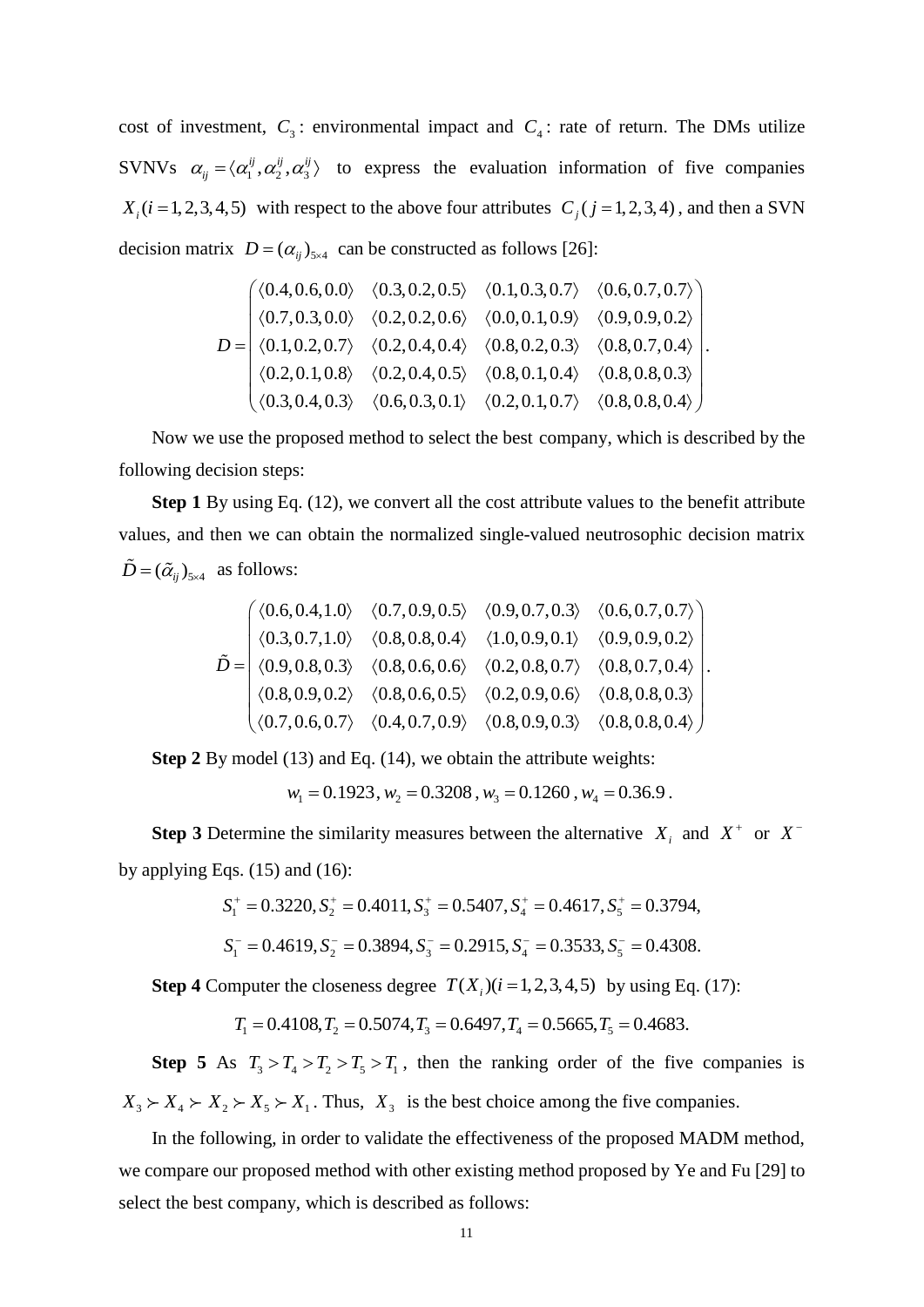First, based on the decision matrix  $\tilde{D} = (\tilde{\alpha}_{ij})_{5\times4}$ , by using the following similarity<br>sure formula in [29]:<br> $T(A, B) = 1 - \frac{1}{2} \sum_{i=1}^{n} \tan \left( \frac{\pi}{4} \cdot \max \left\{ |T_A(x_j) - T_B(x_j)|, |I_A(x_j) - I_B(x_j)|, |F_A(x_j) - F_B(x_j)| \right\} \right),$  (18) measure formula in [29]:

are formula in [29]:  
\n
$$
T(A,B) = 1 - \frac{1}{n} \sum_{j=1}^{n} \tan\left(\frac{\pi}{4} \cdot \max\left\{\left|T_A(x_j) - T_B(x_j)\right|, \left|I_A(x_j) - I_B(x_j)\right|, \left|F_A(x_j) - F_B(x_j)\right|\right\}\right),
$$
\n(18)

we determine the similarity measures 
$$
T(X_i, X^+)(i = 1, 2, 3, 4, 5)
$$
 as follows:  
\n $T(X_1, X^+) = 0.2301, T(X_2, X^+) = 0.1413, T(X_3, X^+) = 0.3561,$   
\n $T(X_4, X^+) = 0.2639, T(X_5, X^+) = 0.2381.$ 

 $T(X_4, X^+) = 0.2639, T(X_5, X^+) = 0.2381.$ <br>Then, we have  $T(X_3, X^+) > T(X_4, X^+) > T(X_1, X^+) > T(X_5, X^+) > T(X_2, X^+)$ . Therefore, the ranking of five companies is  $X_3 \succ X_4 \succ X_1 \succ X_5 \succ X_2$ , and the best company is  $X_3$ .

From the decision results, we can know that although the developed method and that of Ye and Fu [29] produce the same result, there exist a little different ranking of five companies between two methods. Actually, according to the original normalized single-valued neutrosophic decision matrix  $\ddot{D} = (\tilde{\alpha}_{ij})_{5\times 4}$ , we have  $\tilde{\alpha}_{21} < \tilde{\alpha}_{11}, \tilde{\alpha}_{22} > \tilde{\alpha}_{22}$  $\tilde{\alpha}_{12}, \tilde{\alpha}_{23} > \tilde{\alpha}_{13}, \tilde{\alpha}_{24} > \tilde{\alpha}_{14}$  and  $\tilde{\alpha}_{21} < \tilde{\alpha}_{51}, \tilde{\alpha}_{22} > \tilde{\alpha}_{52}, \tilde{\alpha}_{23} > \tilde{\alpha}_{53}, \tilde{\alpha}_{24} > \tilde{\alpha}_{54}$ , it implies  $X_2$  is better than  $X_1$  and  $X_5$ . Thus, the proposed MADM approach in this paper is more reasonable than that of Ye and Fu [29] in this case.

On the other hand, in the process of decision-making, our method takes all the single-valued neutrosophic information into account, and then the ranking results are determined. However, due to the Hausdorff distance formula is used in [29], in which some middle values are ignored, thus, the decision-making method proposed by Ye and Fu [29] leads to information loss. Therefore, our MADM method can derive the more accurate results.

#### **6. Conclusions**

In this paper, we present two axiomatic definitions of entropy and similarity measure for single-valued neutrosophic information. Then, based on sine function and cosine function, two information measure formulas are established, including single-valued neutrosophic entropy and similarity measure. The relationship between single-valued neutrosophic entropy and similarity measure is studied. In addition, we develop a novel method to cope with single-valued neutrosophic MADM problems with Lagrange Multiplier Method and closeness degree. Finally, the comparative analysis demonstrated the effectiveness and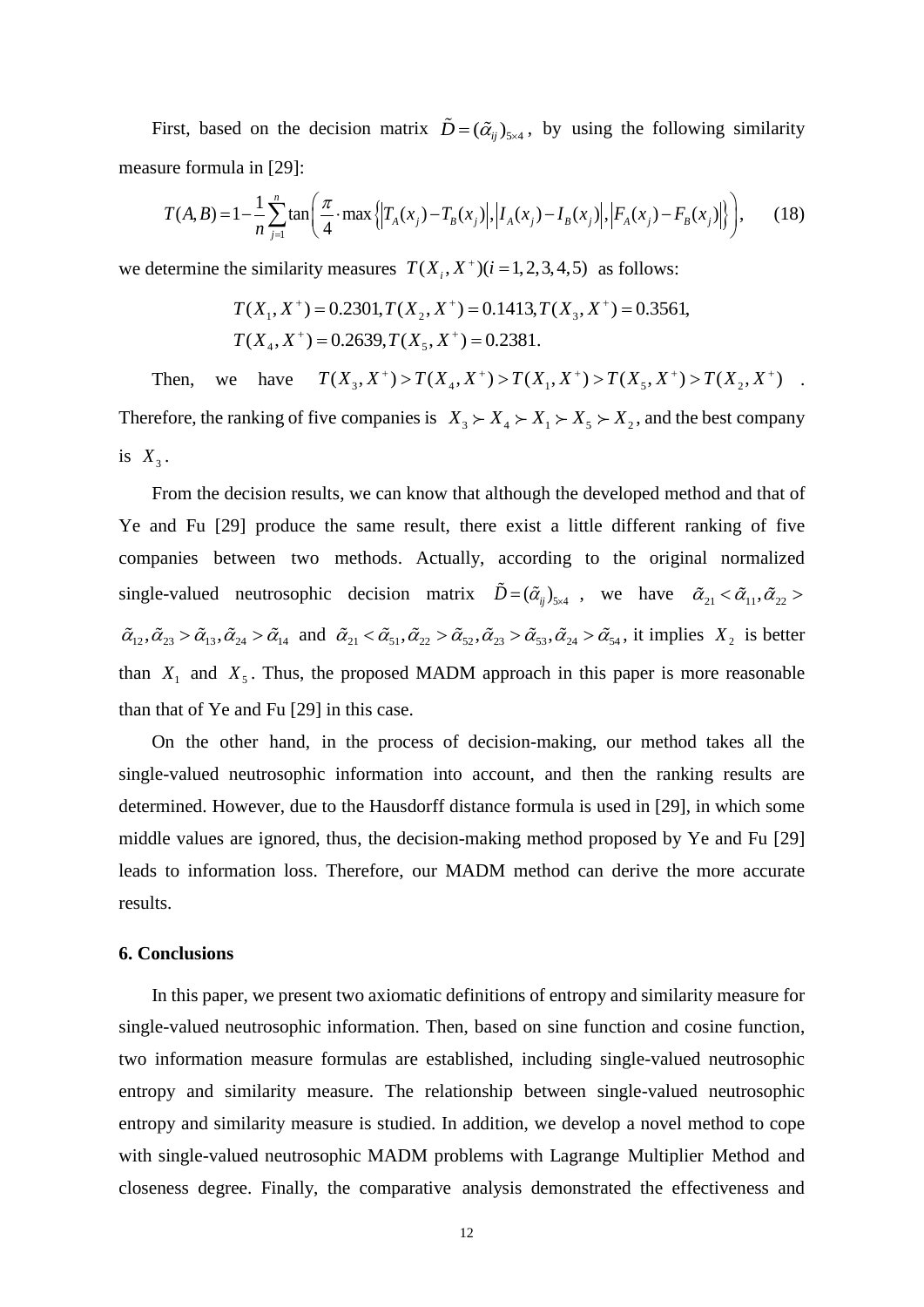rationality of the proposed single-valued neutrosophic MADM method. It enriches and develops the single-valued neutrosophic theory and method.

In the further, we will focus on investigate single-valued neutrosophic linguistic information measures and apply the single-valued neutrosophic information measures to solve practical applications in other areas such as pattern recognition, information fusion system, and image processing.

# **Acknowledgments**

The work was supported by the China Scholarship Council (No. 201706690001), the National Natural Science Foundation of China (Nos. 91546108, 71490725, 71771001, 71521001).

# **Conflicts of Interest**

The authors declare no conflict of interest.

# **References**

- [1] Zadeh L A. Fuzzy sets. Information and Control, 1965, 8: 338-353.
- [2] Ren P, Xu Z, Gou X. Pythagorean fuzzy TODIM approach to multi-criteria decision making. Applied Soft Computing, 2016, 42: 246-259.
- [3] Garg H. A new generalized Pythagorean fuzzy information aggregation using Einstein operations and its application to decision making. International Journal of Intelligent Systems, 2016, 31(9): 886-920.
- [4] Atanassov K. Intuitionistic fuzzy sets. Fuzzy Sets and Systems, 1986, 20: 87-96.
- [5] Atanassov K. Two theorems for intuitionistic fuzzy sets. Fuzzy Sets and Systems,.2000, 110: 267-269.
- [6] Jin F F, Ni Z W, Chen H Y, et al. Approaches to group decision making with intuitionistic fuzzy preference relations based on multiplicative consistency. Knowledge-Based Systems, 2016, 97: 48-59.
- [7] Atanassov K. More on intuitionistic fuzzy sets. Fuzzy Sets and Systems, 1989, 33: 37-46.
- [8] Atanassov K, Gargov G. Interval-valued intuitionistic fuzzy sets. Fuzzy Sets and Systems,1989, 31: 343-349.
- [9] Li D F. TOPSIS-based nonlinear-programming methodology for multiattribute decision making with interval-valued intuitionistic fuzzy sets. IEEE Transactions on Fuzzy Systems, 2010, 18: 299-311.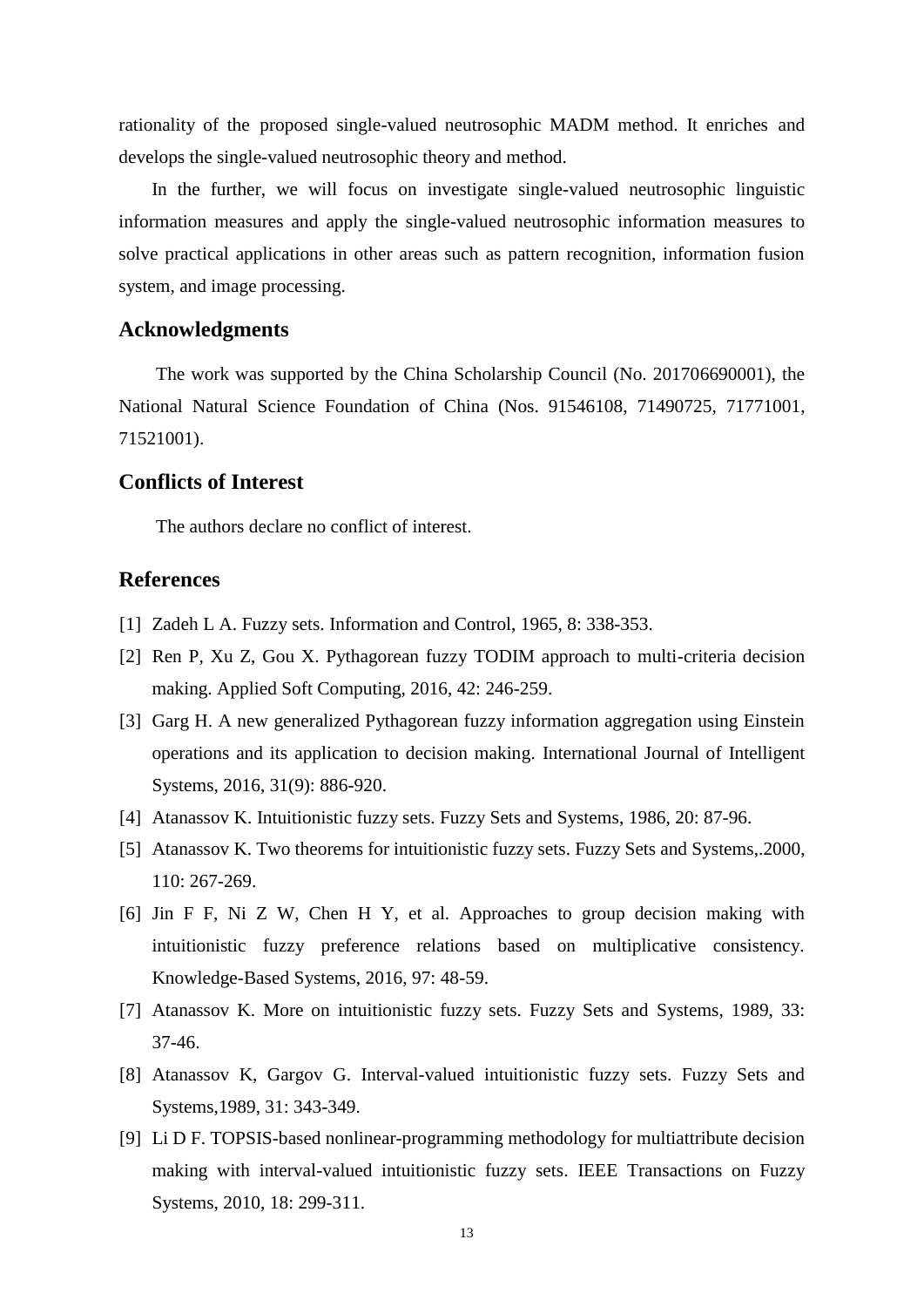- [10]Afzali A, Rafsanjani M K, Saeid A B. A fuzzy multi-objective linear programming model based on interval-valued intuitionistic fuzzy sets for supplier selection. International Journal of Fuzzy Systems, 2016, 18(5): 864-874.
- [11]Smarandache F. A unifying field in logics. neutrosophy: Neutrosophic probability, set and logic. American Research Press, Rehoboth, 1999.
- [12]Smarandache F. A unifying field in logics neutrosophic logic. Neutrosophy, neutrosophic set, neutrosophic probability. American Research Press, 2003
- [13]Wang H, Smarandache F, Zhang Y Q, Sunderraman R. Single-valued neutrosophic sets. Multispace and Multistructure, 2010, 4: 410-413.
- [14]Jin F F, Ni Z W, Chen H Y, et al. Multiple attribute group decision making based on interval-valued hesitant fuzzy information measures. Computers & Industrial Engineering, 2016, 101: 103-115.
- [15]Xu Z S, Xia M M. Hesitant fuzzy entropy and cross-entropy and their use in multi-attribute decision-making. International Journal of Intelligent Systems, 2012, 27: 799-822.
- [16]Onar S C, Oztaysi B, Otay İ, Kahraman C. Multi-expert wind energy technology selection using interval-valued intuitionistic fuzzy sets. Energy, 2015, 90: 274-285.
- [17]Zadeh L A. Probability measures of fuzzy events. Journal of Mathematical Analysis and Applications 1968, 23: 421-427.
- [18]Luca D A, Termini S. A definition of nonprobabilistic entropy in the setting of fuzzy sets theory. Information and Control, 1972, 20: 301-312.
- [19]Szmidt E, Kacprzyk J. Entropy for intuitionistic fuzzy sets. Fuzzy Sets and Systems, 2001, 118: 467-477.
- [20]Ye J. Multicriteria fuzzy decision-making method using entropy weights-based correlation coefficients of interval-valued intuitionistic fuzzy sets. Applied Mathematical Modelling, 2010, 34: 3864-3870.
- [21]Jin F F, Pei L D, Chen H Y, et al. Interval-valued intuitionistic fuzzy continuous weighted entropy and its application to multicriteria fuzzy group decision-making. Knowledge-Based Systems, 2014, 59: 132-141.
- [22]Liu X C. Entropy, distance measure and similarity measure of fuzzy sets and their relations. Fuzzy Sets and Systems 1992, 52: 305-318.
- [23]Beliakov G, Pagola M, Wilkin T. Vector valued similarity measures for Atanassov's intuitionistic fuzzy sets. Information Sciences, 2014, 280: 352-367.